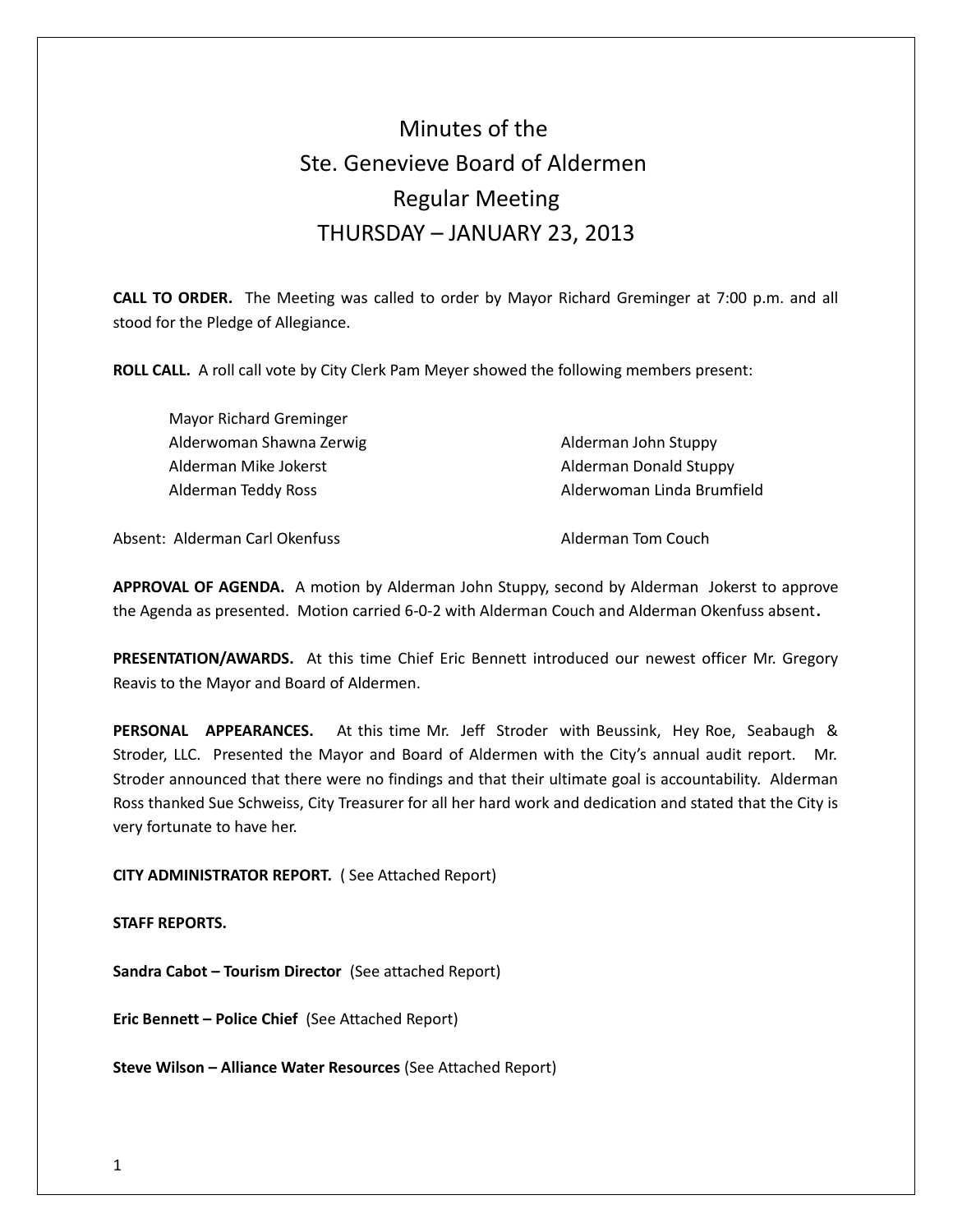**Dave Pinkley – Field Operations Supervisor ( See Attached Report)** At this time Alderman Donnie Stuppy asked Dave whose responsibility it is to get vehicles off the street that are parked in the snow routes. He also asked about some issues with the Pointe Basse Drainage area. Dave also reported being way over budget on the purchase of chemicals for snow removal. The City has used roughly 400 tons of salt since the first snow fall in the month of December, 2013.

**Mick Schwent – Fire Chief ( See Attached Report).** Alderman Ross asked Chief Schwent about the possibility of a new fire house in the county on O Road. Mr. Schwent stated that this will be a combined house for the Lake Forest fire house and another house for the Weingarten district.

# **COMMITTEE REPORTS. None.**

# **CONSENT AGENDA.**

**Minutes – Board of Aldermen – Regular Meeting – January 9, 2014.** A motion by Alderwoman Zerwig, second by Alderman Donald Stuppy to approve the minutes of the January 9, 2013 Regular Board of Aldermen meeting. Motion carried 6-0-2 with Alderman Couch and Alderman Okenfuss absent.

**FINANCIAL REPORT – DECEMBER 2013.** A motion by Alderwoman Zerwig, second by Alderman Ross to approve the December, 2013 Financial Report. Motion carried 6-0-2 with Alderman Couch and Alderman Okenfuss absent.

**RESOLUTION 2014 – 08. A RESOLUTION AUTHORIZING THE FOLLOWING LIST OF MISCELLANEOUS ITEMS BE DECLARED SURPLUS PROPERTY AND PROVIDING FURTHER AUTHORITY.** A motion by Alderman Jokerst, second by Alderman Stuppy to approve Resolution 2014-08. Motion carried 6-0-2 with Alderman Couch and Alderman Okenfuss absent.

# **OLD BUSINESS.**

**BILL NO. 3960. AN ORDINANCE AMENDING CHAPTER 395 OF THE STE. GENEVIEVE CODE OF ORDINANCE.** 2<sup>nd</sup> READING. A motion by Alderwoman Brumfield, second by Alderman Donald Stuppy, Bill No. 3960 was placed on its second and final reading, read by title only, considered and passed by a roll call vote as follows: Ayes: Alderwoman Zerwig, Alderman John Stuppy, Alderwoman Brumfield, Alderman Donald Stuppy, Alderman Jokerst, and Alderman Ross. Nays: None. Absent: Alderman Couch and Alderman Okenfuss Motion carried 6-0-2. Thereupon Bill No. 3960 was declared Ordinance No. 3900 signed by the Mayor and attested by the City Clerk.

**BILL NO. 3961. AN ORDINANCE AMENDING SCHEDULE IV. "SNOW ROUTES" OF THE STE. GENEVIEVE MUNICIPAL CODE.** 2<sup>nd</sup> READING. A motion by Alderman Donald Stuppy, second by Alderwoman Zerwig, Bill No. 3961 was placed on its second and final reading, read by title only,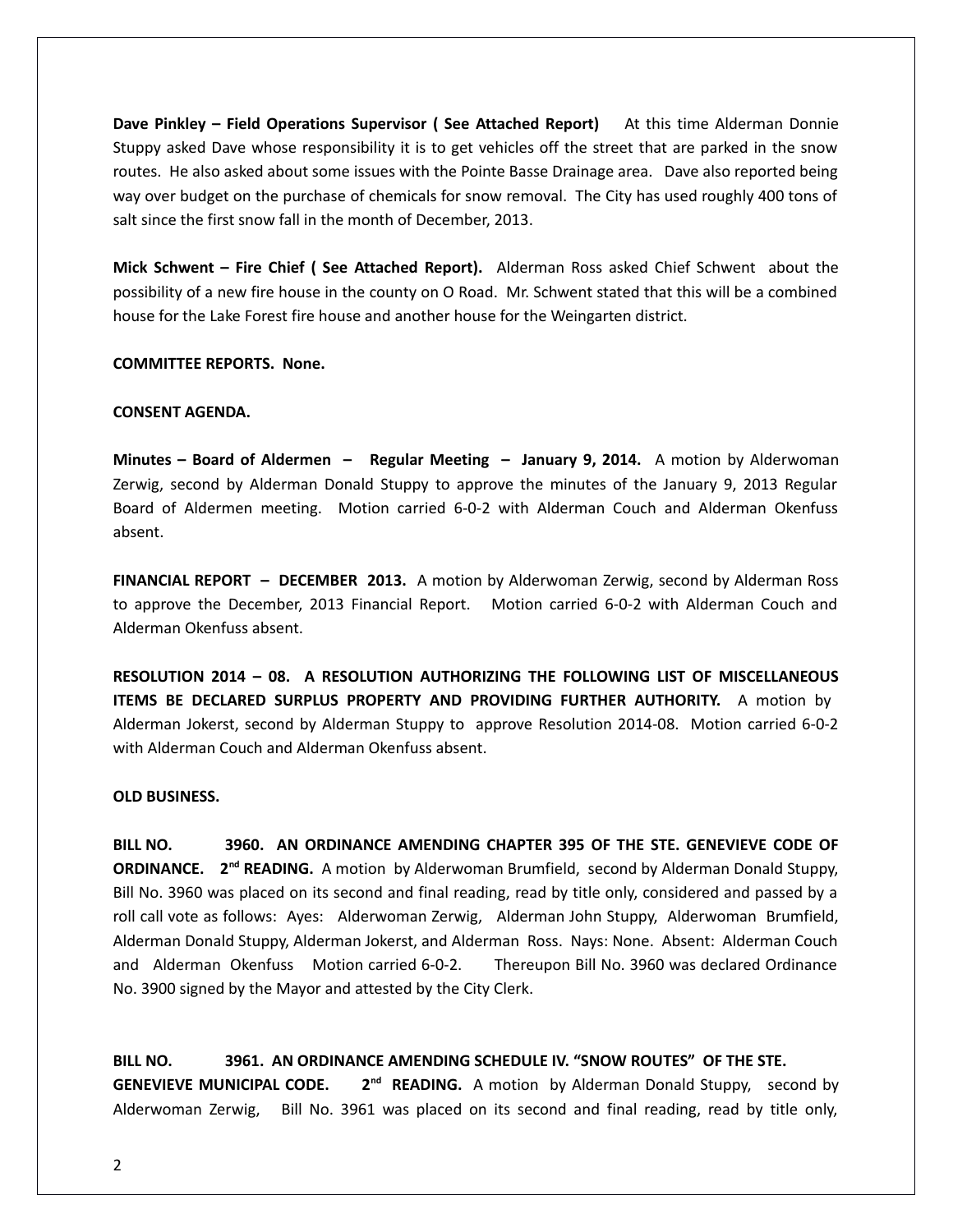considered and passed by a roll call vote as follows: Ayes: Alderwoman Zerwig, Alderman John Stuppy, Alderwoman Brumfield, Alderman Donald Stuppy, Alderman Jokerst, and Alderman Ross. Nays: None Absent: Alderman Couch and Alderman Okenfuss Motion carried 6-0-2. Thereupon Bill No. 3961 was declared Ordinance No. 3901 signed by the Mayor and attested by the City Clerk.

#### **NEW BUSINESS.**

**BILL NO. 3962. AN ORDINANCE AUTHORIZING THE MAYOR TO ENTER INTO AN AGREEMENT BETWEEN THE CITY OF STE. GENEVIEVE AND THE STE. GENEVIEVE COMMUNITY ACCESS TELEVISION BOARD (CHANNEL 7/98). 1st READING.** A motion by Alderwoman Brumfield, second by Alderman Donald Stuppy, Bill No. 3962 was placed on its first reading, read by title only and passed with a 6-0-2 vote of the Board of Aldermen with Alderman Okenfuss and Alderman Couch absent.

# **PUBLIC COMMENTS.**

**James Bell- 10793 Kimmel Lake Road.** Mr. Bell introduced himself as a local business owner along with his partner Mr. Jerry Bauman. Mr. Bell explained that as a local business owner, him and his partner have concerns regarding issues that they have encountered while trying to rent out Commercial Space at one of their properties. Mr. Bell explained that they had sent several people that were interested in setting up new business' in their building to City Hall to begin the process of getting the needed licenses, permits, etc. and they were ran off. After hearing about the complaints at the prior Board of Aldermen meeting, Mr. Bell decided that it was not that the tenants were not interested in his building, it was that a City Employee was not being co-operative and providing the needed answers in a timely manner. Mr. Bell stated that he is trying to do his part to bring in new business to the City and he expects the City to wake up and try to communicate effectively to keep these business's in Ste. Genevieve.

**Sherman Chappell, 124 Angeline Drive, Bloomsdale, MO -** Mr. Chappell introduced himself as one of the business owners that Mr. Bell just spoke in regards to trying to set up his business in Ste. Genevieve and the City did not get back to him in a timely manner as promised.

# **OTHER BUSINESS.**

**Ste. Genevieve Community Center is requesting a road closure for Progress Parkway for their annual 5K run on February 8, 2014.** A motion by Alderman John Stuppy, second by Alderman Donald Stuppy to approve the request for the Street Closure for the Ste. Genevieve Community Center. Motion carried 6-0-2 with Alderman Couch and Alderman Okenfuss absent.

# **MAYOR/BOARD OF ALDERMEN COMMUNICATION.** None.

**EXECUTIVE/CLOSED SESSION.** Not Needed.